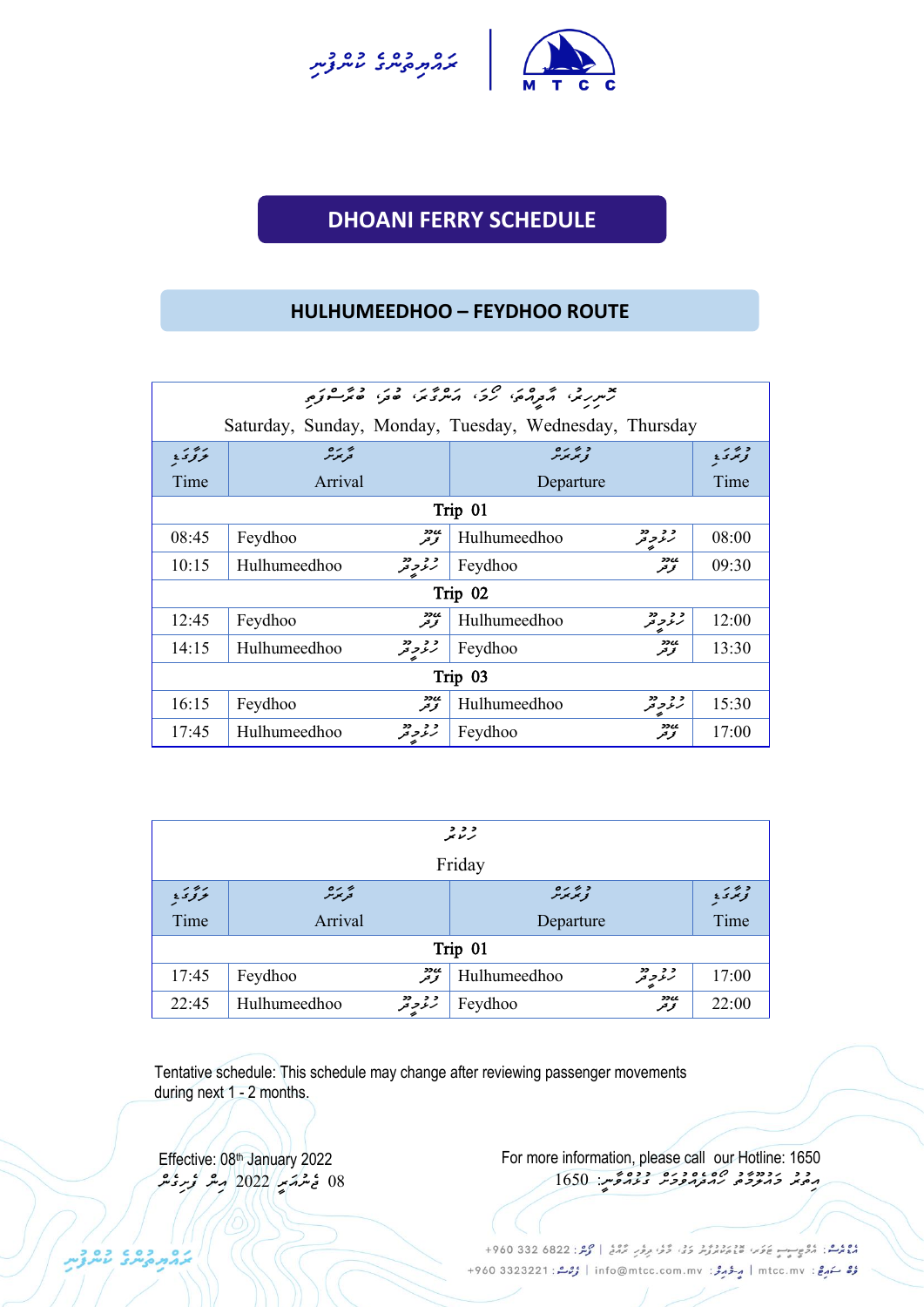



## **SPEED FERRY SCHEDULE**

**UNCH SCHEDULE**

#### **FUVAHMULAH – HULHUMEEDHOO – FEYDHOO ROUTE**

| موړه کرمړۍ هر                                                                             |             |                 |                           |                     |       |  |
|-------------------------------------------------------------------------------------------|-------------|-----------------|---------------------------|---------------------|-------|--|
| Sunday, Tuesday, Wednesday                                                                |             |                 |                           |                     |       |  |
| 0122<br>پر رہ<br>تر بر ر<br>بزودي<br>د بر ر<br>نو ټر د به<br>توتنز تنزمتر                 |             |                 |                           |                     |       |  |
| Time                                                                                      | Arrival     |                 | Departure                 |                     | Time  |  |
|                                                                                           | Trip 01     |                 |                           |                     |       |  |
| 11:15                                                                                     | Hulhumeedoo |                 | $\mathcal{L}$ Feydhoo     | <b>SILL</b><br>توقو | 11:00 |  |
| 12:10                                                                                     | Fuvahmulah  |                 | $\mathcal{L}$ Hulhumeedoo | د د دد              | 11:20 |  |
| Trip 02                                                                                   |             |                 |                           |                     |       |  |
| د ره د ره<br>زومرتزم<br>و و دو<br>رنو و تو<br>14:50<br>Fuvahmulah<br>14:00<br>Hulhumeedoo |             |                 |                           |                     |       |  |
| 15:10                                                                                     | Feydhoo     | مەدد<br>  توتىر | Hulhumeedoo               | و و دو<br>رنر و تر  | 14:55 |  |

| 52                                                                |             |                   |                           |                      |       |  |
|-------------------------------------------------------------------|-------------|-------------------|---------------------------|----------------------|-------|--|
| Monday                                                            |             |                   |                           |                      |       |  |
| د بر بره<br>نو پر بر بر<br>پر رہ<br>قریمز <sub>س</sub> ر<br>برودي |             |                   |                           |                      |       |  |
| Time                                                              | Arrival     |                   | Departure                 |                      | Time  |  |
|                                                                   | Trip 01     |                   |                           |                      |       |  |
| 09:50                                                             | Hulhumeedoo | و و دو<br>رنرو تو | Fuvahmulah                | د ره د ره<br>زومرتزم | 09:00 |  |
| 10:15                                                             | Feydhoo     |                   | $\mathcal{L}$ tulhumeedoo | و و دو<br>رنگو تو تو | 10:00 |  |
| Trip 02                                                           |             |                   |                           |                      |       |  |
| ی دو<br>تخریخر<br>ژ ژو دو<br>14:15<br>Hulhumeedoo<br>Feydhoo      |             |                   |                           |                      |       |  |
| 15:10                                                             | Fuvahmulah  |                   | Hulhumeedoo               | و و دو<br>رنمو تو    | 14:20 |  |

| ەترىشۇرى جىررىمە                                                           |                                       |                    |             |                       |       |  |  |
|----------------------------------------------------------------------------|---------------------------------------|--------------------|-------------|-----------------------|-------|--|--|
| Thursday, Saturday                                                         |                                       |                    |             |                       |       |  |  |
| د عربره<br>نو تر <sub>م</sub> رس<br>بروسي<br>پر رہ<br>قریمز <sub>س</sub> ر |                                       |                    |             |                       |       |  |  |
| Time                                                                       | Arrival                               |                    | Departure   |                       | Time  |  |  |
| Trip 01                                                                    |                                       |                    |             |                       |       |  |  |
| 09:50                                                                      | Hulhumeedoo                           | و و دو<br>رنو و تو | Fuvahmulah  | د ره د ره<br>زومرتوبر | 09:00 |  |  |
| 10:15                                                                      | Feydhoo                               | ی دو<br>تو تعر     | Hulhumeedoo | و و دو<br>رنگو د تعر  | 10:00 |  |  |
|                                                                            |                                       |                    | Trip 02     |                       |       |  |  |
| 16:15                                                                      | Hulhumeedoo                           | و و دو<br>رنو و تو | Feydhoo     | 22c<br>توقر           | 16:00 |  |  |
| 17:10                                                                      | د ره د ره<br>زوه تر تره<br>Fuvahmulah |                    | Hulhumeedoo | ژ ژوپو                | 16:20 |  |  |
|                                                                            |                                       |                    |             |                       |       |  |  |

Effective: 08 th January 2022 *08 ޖެނުއަރީ 2022 އ ން ފެށ ގެން*  For more information, please call our Hotline:1650 مِمَعَد حَمَدَّوَدَتْمَ رَمَعَ مُعَدَّمَةً مِنْ 1650

دوم شا: دُوْمٍ جِسِمٍ عَلَمَ، مَعْ مِسْرُدُ دَوْ، دُوْ، دِمْرَ، مُرْدُ، حَمَّدُ 22 330 4960 + رُرُّ سَهرِجْ: mtcc.mv | مِرْدُ جَرَمْرُ: info@mtcc.com.mv | رُحِمْ : 4960 3323221 +960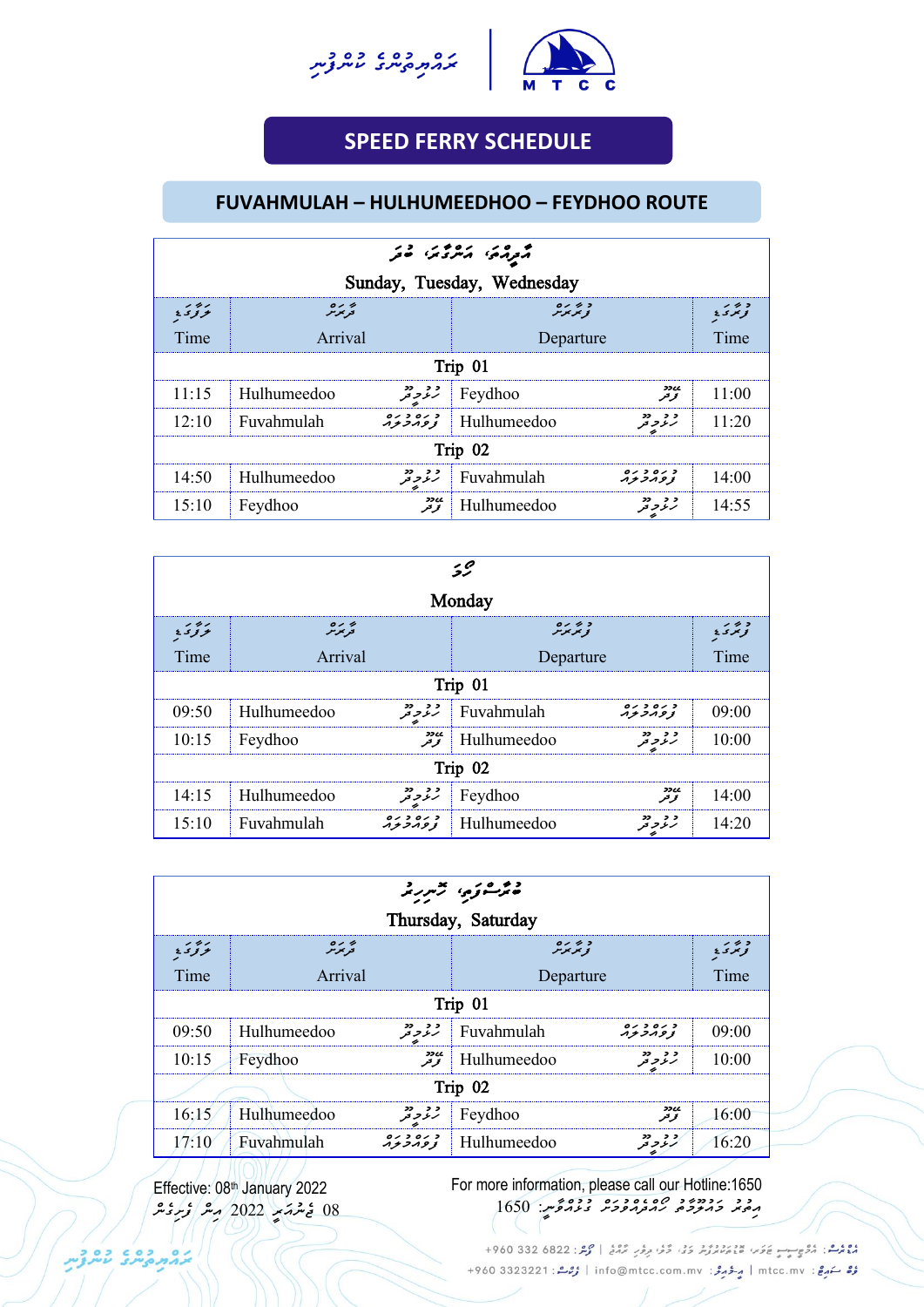



## **SPEED FERRY SCHEDULE**

**UNCH SCHEDULE**

### **HULHUMEEDHOO – FEYDHOO ROUTE**

| مرسر رو مردمی کرد. ده در دوره در دوره                                  |                                                        |                                     |       |  |  |  |
|------------------------------------------------------------------------|--------------------------------------------------------|-------------------------------------|-------|--|--|--|
|                                                                        | Saturday, Sunday, Monday, Tuesday, Wednesday, Thursday |                                     |       |  |  |  |
| پر رہ<br>قریمزمر<br>د بر بره<br>نو تر بر بر<br>بزور                    |                                                        |                                     |       |  |  |  |
| Time                                                                   | Arrival                                                | Departure                           | Time  |  |  |  |
|                                                                        | Trip 01                                                |                                     |       |  |  |  |
| 07:20                                                                  | و و دو<br>رنو و تو<br>Hulhumeedhoo                     | ی وو<br>تخریخر<br>Feydhoo           | 07:00 |  |  |  |
| 07:50                                                                  | ی دو<br>تخریخر<br>Feydhoo                              | و و دو<br>رنمو د تر<br>Hulhumeedhoo | 07:30 |  |  |  |
| Trip 02                                                                |                                                        |                                     |       |  |  |  |
| ی وو<br>تحریحر<br>د د دد<br>رنز په<br>10:50<br>Hulhumeedhoo<br>Feydhoo |                                                        |                                     |       |  |  |  |
| 11:50                                                                  | و و دو<br>رنر و تر<br>Hulhumeedhoo                     | <b>sscc</b><br>Feydhoo<br>توحر      | 11:30 |  |  |  |

| و و و<br>برنامو                                                                   |                                    |  |              |                     |                               |  |
|-----------------------------------------------------------------------------------|------------------------------------|--|--------------|---------------------|-------------------------------|--|
| Friday                                                                            |                                    |  |              |                     |                               |  |
| تحريمزمر<br>د پر بره<br>تر بر بر<br>بروس                                          |                                    |  |              |                     | د پرې<br>نوبرۍ ي <sub>ځ</sub> |  |
| Time                                                                              | Arrival                            |  | Departure    |                     | Time                          |  |
|                                                                                   | Trip 01                            |  |              |                     |                               |  |
| 09:20                                                                             | و د دد<br>Hulhumeedhoo             |  | Feydhoo      | <b>ssee</b><br>توفر | 09:00                         |  |
| 09:50                                                                             | ی دو<br>قرقر<br>Feydhoo            |  | Hulhumeedhoo | و و دو<br>رنگر د فر | 09:30                         |  |
| Trip 02                                                                           |                                    |  |              |                     |                               |  |
| ی وو<br>قر <sup>و</sup> ر<br>د د دد<br>رنر پر<br>15:50<br>Feydhoo<br>Hulhumeedhoo |                                    |  |              |                     |                               |  |
| 16:50                                                                             | و و دو<br>رنر و تر<br>Hulhumeedhoo |  | Feydhoo      | ی وو<br>تخریخر      | 16:30                         |  |

Effective: 09th December 2021 *09 ޑިސެމްބާރ 2021 އިން ފެށިގެން*

> For more information, please call: 7842048 / 7956321 *އިތުރު މައުލ މާތު ހޯއްދެއްވުމަށް ގުޅުއްވާނ:ީ 7842048 / 7956321*

> > دوم -: أُمُؤْمِنِ -- عَوَسَ مَعْ مُسْتَرَبِّرْ وَفَى قَوْءِ مِرْمَةٍ مِنْ أَحْمَدُ: 6822 682 960+ رُرُّ سَهرِجْ: mtcc.mv | مِرْدُ جَرَمْرُ: info@mtcc.com.mv | رُحِمْ : 4960 3323221 +960